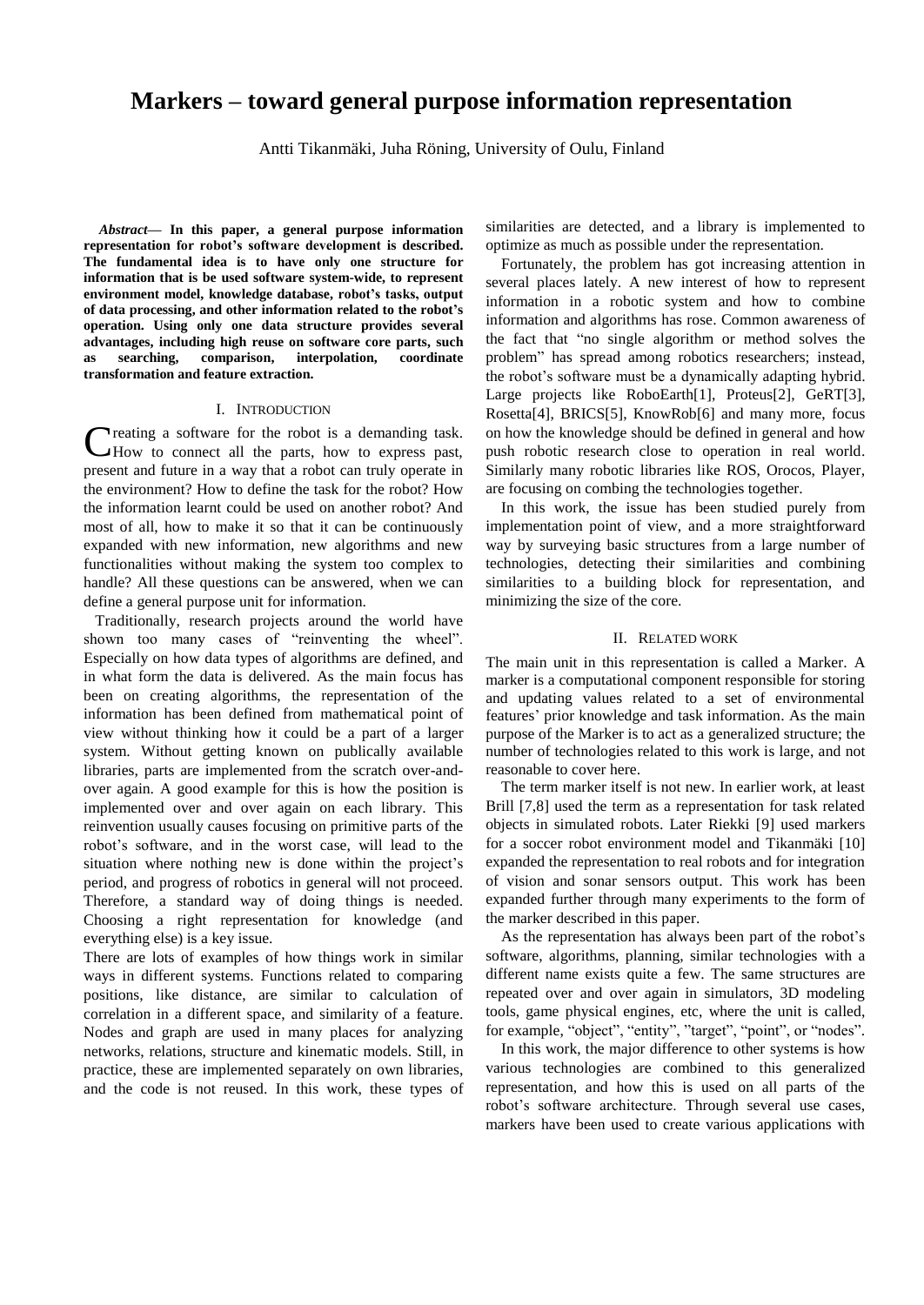maximizing code reuse and minimizing the amount of reimplementation.

# III. A MARKER

# *A. Key features*

A marker consists of three parts: *properties*, *connections* links to define connections to other markers, and children providing a way to create *hierarchical* structures. Following shortly explains some aspects of these three main features.

# *1) Properties,*

Property consisting of name-value pair is one of the fundamental ways of describing a dynamically expandable structure of information. Properties are used in many systems for storing configuration parameters, attributes, and other information. A typical implementation of this is a hash table, where a key is used for calculating a hash index pointing to a value. For example, many parts on Python relay on a dictionary, where, for example, attributes and functions are stored on the dictionary and can dynamically be expanded during execution.

In markers, keys will based on a commonly used term in physics and robotics, and will follow term standards in robotics. The units for values will follow SI base (or derived) units. Some keys are already defined, for example, "position" (including also orientation), "mass", or "probability" of existence. Properties are features extracted from the physical target, and may contain information like "alias" (what people are calling the object), or storing physical properties of the target like "material", "boundingbox", "shape", and "color".

It is very typical, for example, on machine vision systems, to extract N features of a segmented target and compare it to a learned set of "known targets". In markers, each feature is stored to its own property, and using marker comparison, the similarity of two markers can be compared.

## *2) Connections*

Graphs, a relational structure of nodes and links between them, are used in a number of places. Navigation graphs, search graphs, social relations, and communication networks just to name few, are all based on graphs, and many algorithms for search strategies, optimizations, complexity estimation or loop detection exist, by means of which the structure of graphs can be analyzed. Further, several traditional representations can be expressed using graphs, for example grids using spatially fixed positions and links to neighbor markers, or topological representations using markers without actual position. In artificial intelligent, commonly used technologies like neural-networks, statemachines, Markov models, etc. can also be thought to consist of nodes and links. Also, in widely used vectorgraphics (like SVG), a shape consists of nodes and edges providing many tools for manipulating these, like Beziercurve interpolations, shape generations that robot's software may reuse in operation.

In this representation, nodes and links are both described using a marker. Each of link-marker may have several targets, and their properties are used to store information about the link itself. For example, a navigation graph contains node-makers of crossings and link-markers telling how to travel from node to node. On properties of linkmarker, the properties like traversability of path, suitable driving speed, etc. can be stored. Further, a graph feature is be used for describing kinematic models, networks structures, modeling the interaction, or describing information relations in a knowledge database. Again, the fundamental principle of "implement once, use everywhere" is followed.

#### *3) Hierarchy*

Hierarchical relations of parent and children is also used in many systems; for coordinate relations, level of details, 3D models, directory structures and search trees, for example. One way to use this hierarchy is by defining coordinate frames, like a local coordinate system. Each frame is a marker, containing at least a position of origin in the parent frame. Figure 1 shows an example of frames used for an outdoor/indoor robot. The world coordinate frame is an Earth bounded frame, containing for example a GPS based metric frame (like UTM or ETRS89 [11] base) coordinates. The regional coordinate frame is, for example, city part, campus, or similar size of region that makes the navigation level of details more reasonable in size. On building level coordinate frame, there might be own initial position and origin that has a known global position and positions of all markers bellow this level are represented relatively to this. The Robot coordinate frame is tied to the robot's base (for example on the floor touching center of rotation) and all sensors of the robot are located on that coordinate frame. And finally, on the sensor coordinate system, the targets that the sensor and data processing can detect are located in the sensor coordinate system.





Hierarchical representation is used in many places for fastening the processing. By dividing the area in smaller regions, computer games optimize their world model. In computer hard drive, we organize files to directories and categories instead of putting all the files in one directory. Similarly a robot's environment model can optimize its performance by reorganizing markers on a hierarchy for faster operation.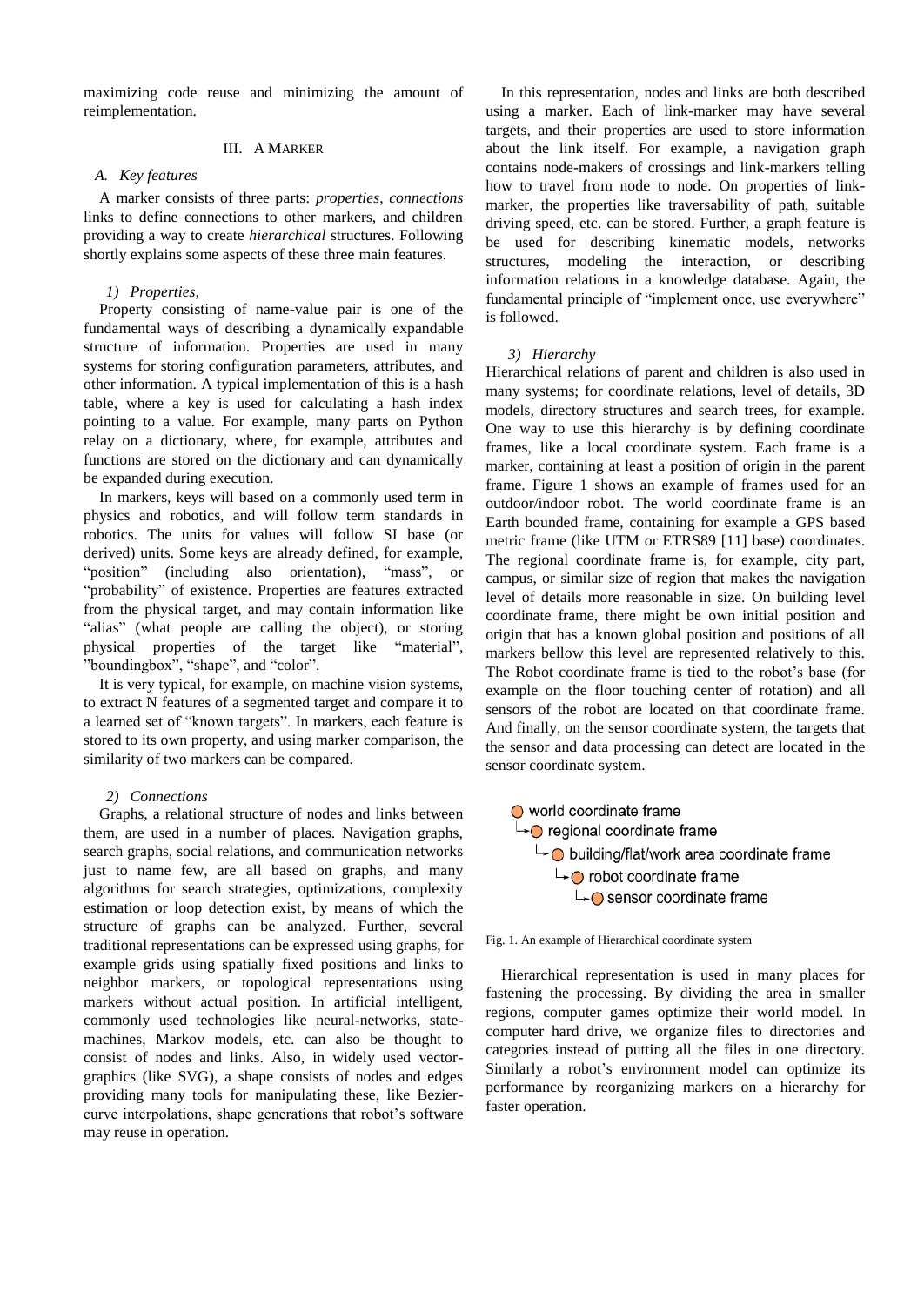# *4) Implementation*

In practice, a marker is implemented with a class that inherits a hash table, like a map in C++, Properties-class in Java or dictionary in Python. Further, the following methods for processing marker and its ancestors are implemented as class methods.

## *B. Methods for manipulating markers*

This section will shortly explain some key features of how the marker structure can be used, and what methods the marker has.

#### *1) Coordinate system transformation*

Hierarchical coordinate system frames require a transformation between parent and children coordinate systems, and therefore, one essential method for Markers is the way coordinates are transformed to other coordinate system. For 3D markers and dynamic models, 6D spatial vectors called Plücker basis vectors [12] are used, which combines translations and rotations to one 1x6 matrix. If fewer dimensions is used or known, like no rotational information, fields will have zero value.

#### *2) Level of details*

Markers provide a way to easily create level-of-details structure. Each marker represents a certain level of details on environment and children contain more detailed information of the target. For example, in an outdoor navigation map, a marker represents a house with a simple square from house corners as a shape and a center point as a location. On children levels, details like interiors, rooms, furniture, etc. are stored. Depending on the task and position of the robot, it can select the level that is used on navigation. Similarly, a representation for a human is defined using a hierarchical way, and depending on the robot's current task, the robot uses the level of details from a bare location of the human to detailed poses of fingers and facial expressions. The major advantage of using hierarchical representation for the level of details is that it saves processing power.

#### *3) Flattening*

Using Hierarchy flattening, the tree can be converted to a flat list of markers on root coordinate system. As each child's coordinate are expressed in the parent's coordinate system, a flattening is a way to get a list of leaves in a certain level coordinate system.

### *4) Combining markers to structure*

Several markers can be combined and stored as children of a new marker by grouping them together. A typical example of this is by detecting targets from camera image or laser scan points. When algorithm for example detects the similarities of shade, color, and distances of each point less than a threshold, a new marker is created to represent this connected object. Each single measurement is stored as child of this marker.

# *5) Property comparison*

The marker's properties can be compared to other markers. Comparison searches through properties, and using a key-tied callback function, a defined distance between each property can be determined. Callback is used for defining how a certain property is compared. Additionally, the method has a parameter for giving a list of keys that are used for comparison, as well as weights for each property (or feature) to be used for calculating a final similarity output value. By using comparison, sensed markers can be compared to previous sensing on each step of the control cycle (for tracking) or compared to a knowledge database template to recognize the target and find more details to a sensed object. The same comparison can be used for template matching, defining the difference, error from reference, derivate in time, progress, to name some.

## *6) Marker serialization.*

The software of the robot is rarely a single program that runs in a single computer. To be able to transfer information between processes and machines, a formal representation is needed. In this architecture, only a list of markers are used. A number of ways to serialize data exist, like XML, Sexpression, JSON, just to name few. In this work, Sexpression is selected, mainly because it is more compact than XML, simple to parse, and literal (ascii or unicode) use as it is readable by a human and easier to transmit using most of the protocols. S-expression is also used in a mature AI language, probably most widely known in Lisp, and has shown its flexibility as expression. Relations in graph are represented using a reference to markers' ID-property.

Additionally, JSON format is used on web based visualization as it is widely supported by browser based visualization libraries like Protovis. In addition to using serialization for communication between processes, it is used to store and restore representation on file(s) to be used later.

## *7) Marker generators*

One of the key functionality on the system is how markers are generated. Generators are used for creating new markers based on simple rules. For example, a trajectory curve for the robot's movement is defined with control points (represented using markers). The generator interpolates and creates new markers along the path. Another example is a generator that creates markers from operating area definitions, and creates a grid of markers (places) where the robot should visit while executing the task. Later the navigation system gets this list of places and while visiting the places during execution, removes markers from the list as the place is reached. One analogy for generators is particle systems in computer graphics and games, where the generator is used for particle effects like fire, liquids, or smoke.

#### *8) Network interface*

One unique feature of architecture is the possibility to start a network interface on any marker on the systems. Using a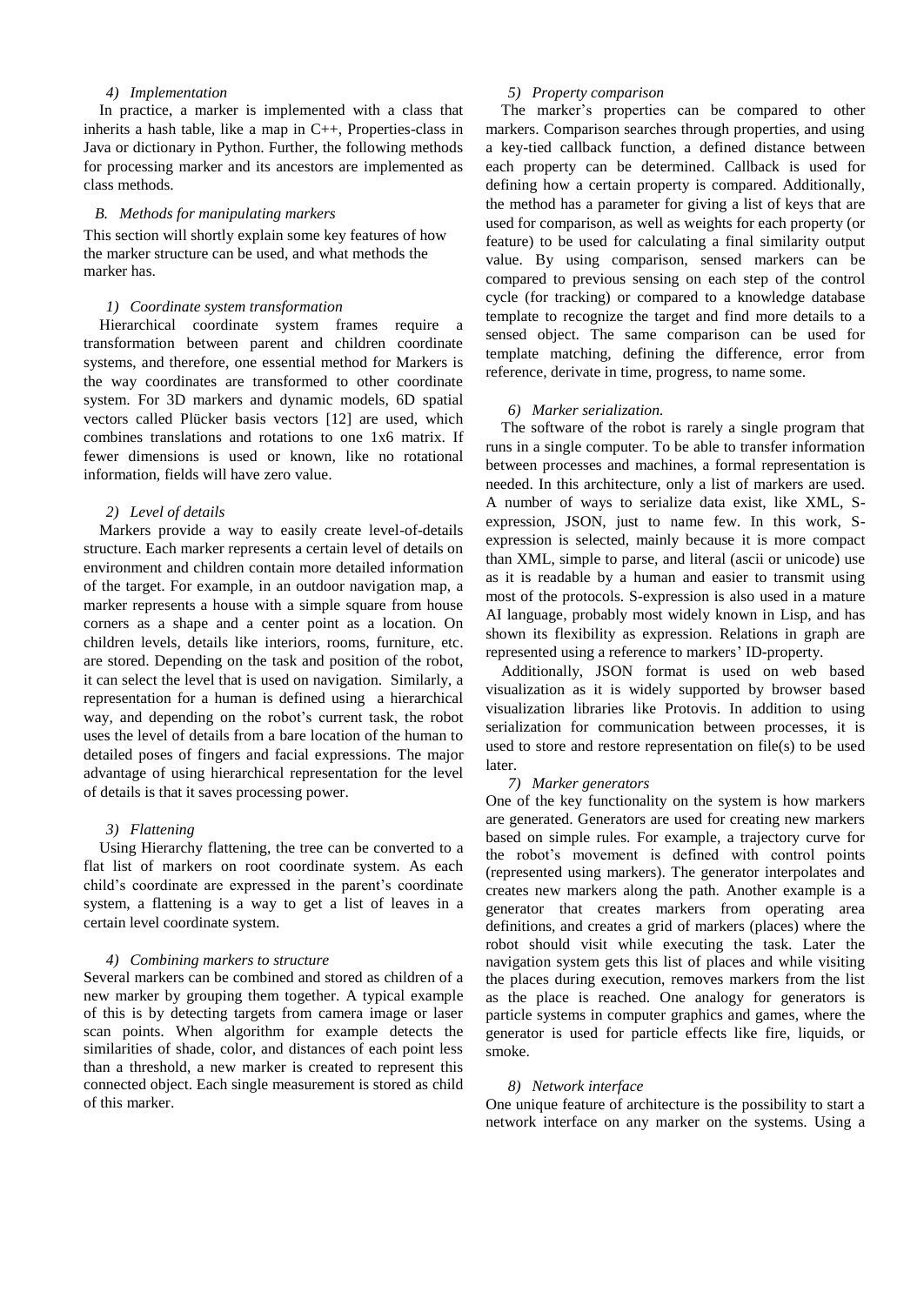selected protocol (like for example http), the properties of the marker can be read and adjusted trough a network interface using *SET* and *GET* commands. For example, a marker representing the robot in marker hierarchy is started as service and properties, like position, can be requested by clients. On request, the properties are serialized and served using services protocol.

 The network interface provides also functional properties. The most simple one is named with "\*" character. This property will provide the current *state*, complete content dump of the marker in serialized format. Similarly, more complex queries can be made by using template-markers as a parameter. For example, querying all markers from a certain area, a template marker with position and size matching the area is included on request. Knowledge storages and environment models are created by starting the root marker as a service. For limiting the write access to certain properties, a list of restricted access can be defined. The query request starts with "?" character followed by the string containing parameters.

#### *C. Usage in software architecture*

Markers create a base for all communication between system (Figure 2) parts, using serialization parts can be located on several processes and even several computers on the robot's network. Data processing parts can be run parallel and their parameters can be adjusted during operation. In this section, markers' role is further explained.



Fig. 2. An overall view of software architecture. Communication between parts is done using marker representation

This section will shortly introduce some of the parts in the robot's software that can be represented using markers.

#### *1) Sensor data processing*

To minimize transmission of raw sensor data, the processing is located right next to the software part that communicates with the physical device (like reading the serial port). Therefore, each sensor data processing algorithms gives out the information using a marker and properties. The data fusion part of the software will later combine these markers to represent markers with more properties. For example, machine vision can detect the color of the object and shape, while a laser scanner can provide a more accurate position for the target. The fusion combines these two markers to one marker that has color, shape, and position properties. Further, if algorithm can detect the material of object, it can estimate the mass or other

properties for the target. This information can further be used for task planning, environment state progress prediction, etc.

# *2) Environment model*

An environment model forms a base for the robot's task planning, navigation, obstacle avoidance, and for example human interaction. The model may also contain kinematic relations (like forces and masses), and it can be used for predicting the upcoming state of the model. Further, in technologies, like particle filters, several additional predictions may exists, which are represented by using several parallel models and choosing the most likely. In practice, the environment model is a marker with all the content stored on children. It may also have one configuration related properties, and links to other environment models on the system. One essential part of the environment model is to provide an integrated way of doing simultaneous localization and mapping, SLAM and integrate algorithms like graph slam [13] on it.

# *3) Knowledge storage*

Knowledge storage is a database with a query interface. Information is stored in several groups of markers, representing the spatial knowledge of environment and prior information of objects in operating environment. Using a query interface, markers from certain spatial area boundaries, or markers with certain properties can be requested, and a returned message is a list of markers matching the query. For example, the robot may request all printers on a laboratory floor, or a navigation graph (with several additional routes) for a certain area or a target position (expressed with a marker).

In addition to the spatial model, the knowledge database contains "template"-markers for objects that the robot can already detect. These templates contain properties for features how to detect target, meanings of object, names for objects used by humans, material, mass, or similar properties. By comparing features of detection, software can add additional properties to a marker that represents the object. Knowledge storage can be build from commonly available information, later in the use case section it will be shown in practice how Open Street Map information is converted to a knowledge base for an outdoor robot.

In practice, knowledge storage is a marker started with a network interface. This will be explained in more detail in the next section.

# *4) Task definition.*

The robots' task can be expressed using structures like state machines, parallel scripts, etc. By using markers, a state machine with sub states (children of the marker) can be used for constructing a task description for the robot. This state machine may have state or spatially related properties proving a hybrid approach to the task description.

The environment model can also be expanded by defining the use of virtual markers, sort of "hallucinated walls" or "virtual fences", by means of which the operation area of the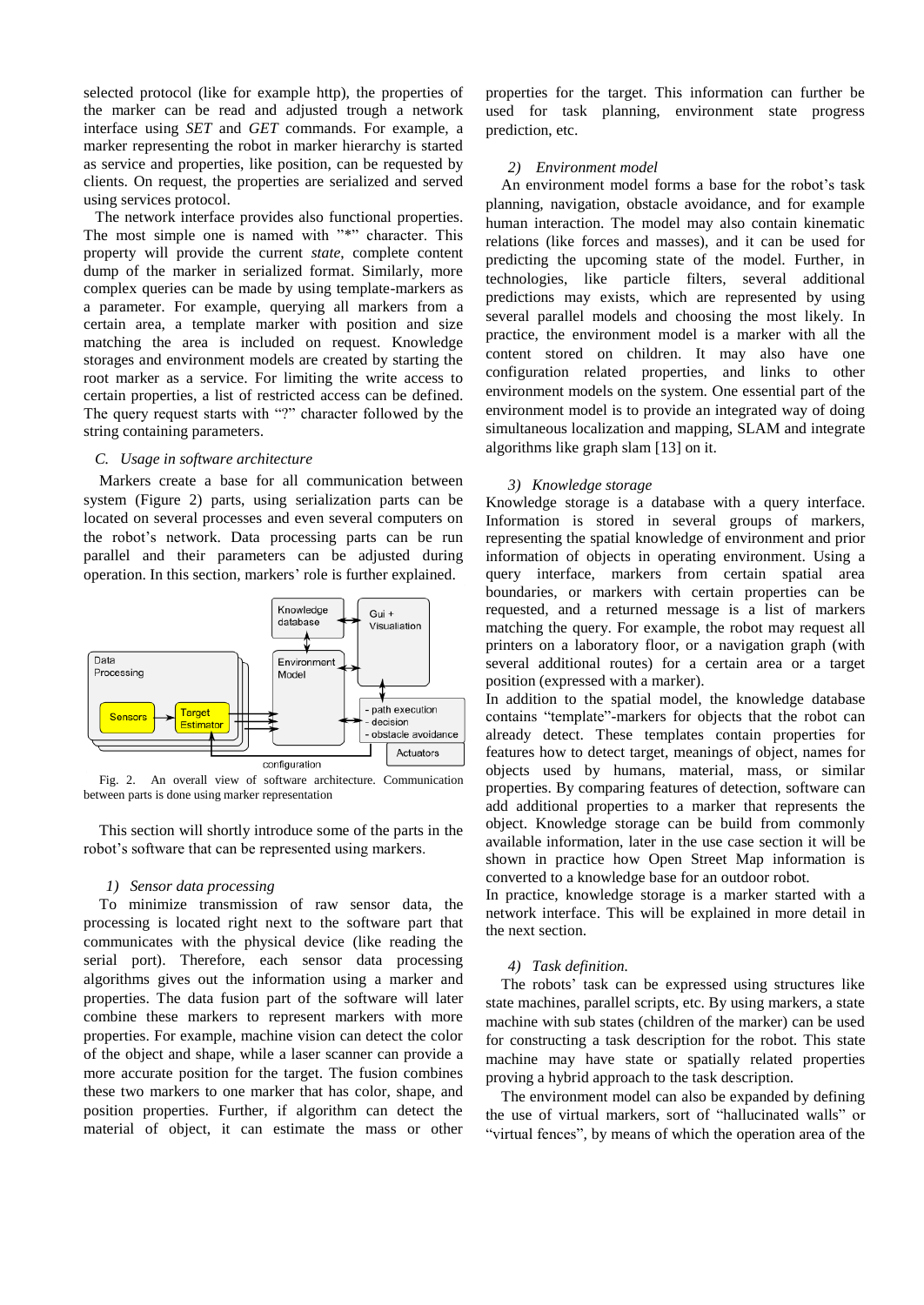robot can be limited. The path or navigation graph with additional routes is expressed using markers. Task definition is part of the environment model. In multi robot systems, this can also be shared among several robots, which provides an easy way for robot group control and task definition and sharing.

#### *5) Visualization*

One important part for verifying system operation is to see how well the system is working. For a complex and large amount of information, a visual view is needed to see how the software is performing. Using level-of-details and properties related to the visual appearance are used for drawing the markers on the user interface, for example, color, shape, and obviously position.

## IV. USE CASES

In this chapters, several examples of robot related topics are studied from marker-perspective. Following gives example cases where this representation has been used in the robot's software architecture. Due lack of space, it will not cover completely all aspects of robot's software, but gives an idea of markers flexibility in each case.

## *A. Representing a human model and robot's structures*

In Human-robot interaction, the model of human may vary from simple locating of the human to a detailed representation of gesture, pose, and emotional state. Depending on the current task of the robot, level-of-detail on interest varies a lot. If the task is to drive next to a human, only location is relevant, while trying to understand the hand marks, the movements of hands and fingers are focused. The hierarchical representation gives a way to store all detected information of a human on one structure, and use the required level of detail on a certain task (if it is available). Figure 3 shows an example of how human parts are organized on hierarchical representation.

By fitting the kinematic model of human to measured poses, the current movement can be used for predicting near future possible poses of the human. Similar technology is used on Ragdoll-physics[14] in computer game engines.



Fig. 3. An example of human coordinate hierarchy, each color represent a certain level of on marker hierarchy

A similar hierarchical model is used for the robot, including

the sensors on child nodes on hierarchy. The same structure of joints is used for legged robots, robot manipulators, or more complex robots. Similarly by using a kinematic model of the robot, possible causes of actions for certain control can be predicted by stepping the current state forward. This online simulation for certain parts is then used for finding the best possible action for the robot's actuators.

#### *B. Obstacle avoidance*

Using a local environment model of obstacles along the robot's path, an obstacle avoidance path can be created. One way of doing it is by calculating the sum of forces defined by the attractive force toward a goal and repulsive forces from each obstacle. The sum of these forces shows the suitable movement. This can be expanded further by calculating several variations of weighting the forces and choosing the fastest one.

#### *C. Sensing and measuring wireless LAN coverage*

In this use case, a mobile robot or hand-held device is continuously scanning available wireless LAN access points and stores measurements to a marker-based structure. The structure is continuously updated, and further used for robot localization. On the base level, a list of markers is created, and each marker represents an access point. If a new unique ESSID is detected on scanning, a new marker is added to the list. Each measurement of the strength of network is stored on the corresponding marker's children, and location of measurement is rounded according the grid size. Figure 4. shows a simplified example of the sensed structure. A and B represent base level markers for estimation of two access points with unique color, and each other circles in the figure represents a measurement with opacity related to signal strength. Markers' A and B locations are calculated based on each measurement after measurement cycle.

Similarly, any other kind of measurement maps can be created, for example temperature map, where each marker stores the spatial temperature that the robot has measured.



Fig.  $4$ Visualization of Wi-Fi signal strength sensing

## *D. Human-robot interaction*

Human-robot interactions have become one major topic of research and development along with the term service robotics. The main requirement for operating among humans is to be able to integrate the information from various